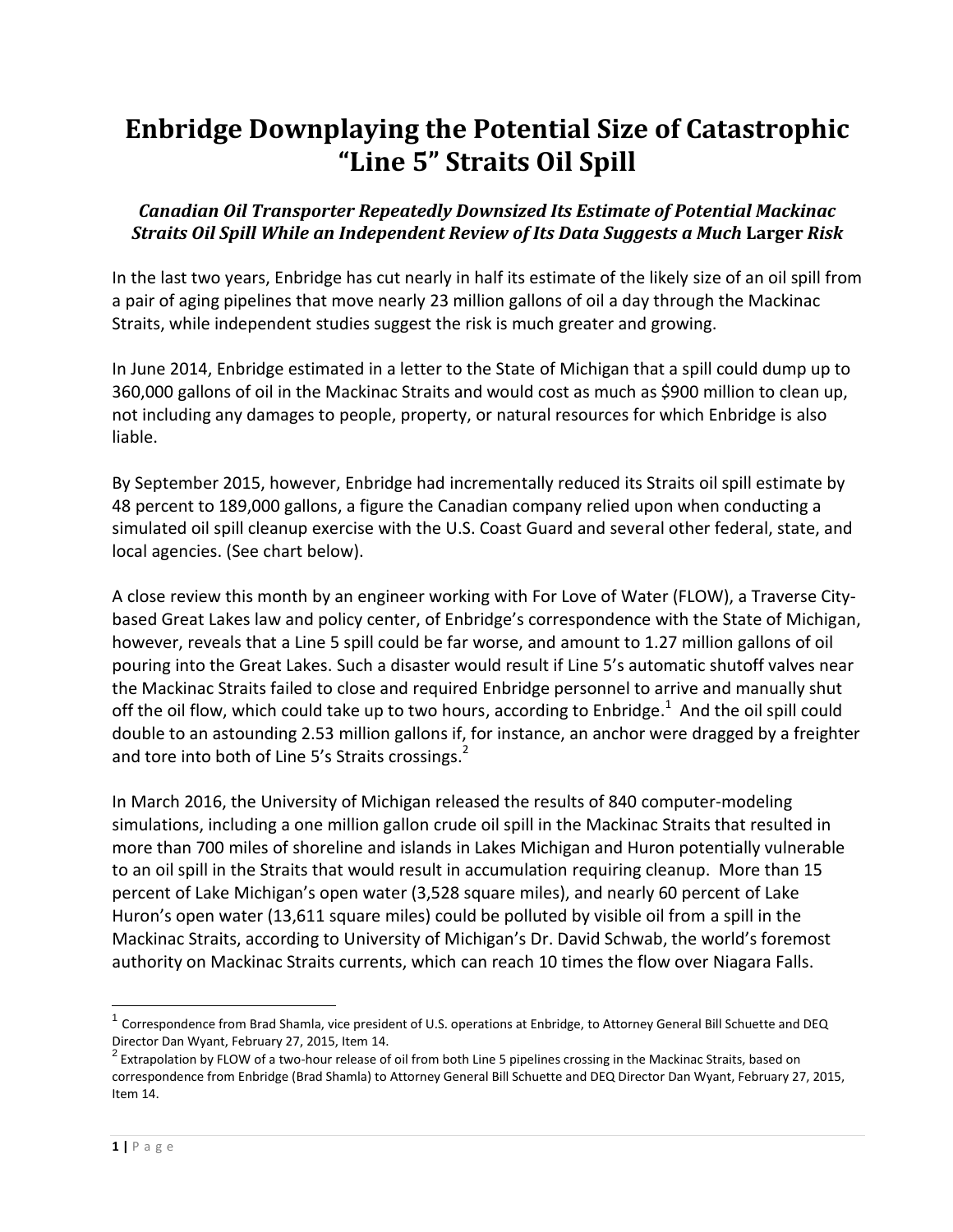Enbridge vice president of U.S. operations, Brad Shamla, criticized the University of Michigan study as "flawed,"<sup>3</sup> claiming that it, "assumed a volume that is up to five times higher than the maximum possible under the current configuration of Line 5," even though Shamla's letter to the state a year earlier conceded the possibility of such a massive oil spill. Moreover, a one million gallon crude oil spill is certainly realistic and plausible given Enbridge's Line 6B pipeline rupture of a similar volume into the Kalamazoo River in 2010.

Here is the history of Enbridge downplaying the potential size of a "Line 5" oil spill in the Mackinac Straits:

| <b>Enbridge Downplaying the Potential Spill Size of a Catastrophic</b><br>"Line 5" Straits Oil Spill |                                                                    |                                                             |                                     |
|------------------------------------------------------------------------------------------------------|--------------------------------------------------------------------|-------------------------------------------------------------|-------------------------------------|
| <b>Date</b>                                                                                          | <b>Estimated Size of a Straits of</b><br><b>Mackinac Oil Spill</b> |                                                             | <b>Source</b>                       |
|                                                                                                      | <b>Barrels</b>                                                     | <b>Gallons</b><br>$(1 \text{ barrel} = 42 \text{ gallons})$ |                                     |
| June 27, 2014                                                                                        | $8,583^{4}$                                                        | 360,000                                                     | Enbridge                            |
| June 27, 2014                                                                                        | $5,793^5$                                                          | 243,000                                                     | Enbridge                            |
| Feb 27, 2015                                                                                         | $4,950^{6}$                                                        | 208,000                                                     | Enbridge                            |
| Sep 24, 2015                                                                                         | $4,500^7$                                                          | 189,000                                                     | Enbridge                            |
| Mar 2016                                                                                             | $25,000^8$                                                         | 1.05 million                                                | University of Michigan              |
| Apr 2016                                                                                             | $30,126^9$                                                         | 1.27 million                                                | FLOW extrapolation of Enbridge data |
| Apr 2016                                                                                             | $60,252^{10}$                                                      | 2.53 million                                                | FLOW extrapolation of Enbridge data |

\*\* Numbers are rounded.

4 Correspondence from Enbridge (Brad Shamla) to Attorney General Bill Schuette and DEQ Director Dan Wyant, June 27, 2014, entitled: Enbridge Lakehead Systems Line 5 Pipelines at the Straits of Mackinac, p. 19. [http://www.michigan.gov/documents/deq/Appendix\\_B.2\\_493988\\_7.pdf](http://www.michigan.gov/documents/deq/Appendix_B.2_493988_7.pdf)

 $\overline{a}$ 

 $^3$  Brad Shamla, vice president of U.S. operations at Enbridge, "Oil spill study misses the mark," Detroit News, April 10, 2016. <http://www.detroitnews.com/story/opinion/2016/04/10/oil-spill-study-misses-mark/82871062/>

<sup>5</sup> *Id*.

 $^6$  Correspondence from Brad Shamla, vice president of U.S. operations at Enbridge, to Attorney General Bill Schuette and DEQ Director Dan Wyant, February 27, 2015, Item 12. [http://www.michigan.gov/documents/deq/Appendix\\_B.6\\_493994\\_7.pdf](http://www.michigan.gov/documents/deq/Appendix_B.6_493994_7.pdf)

<sup>&</sup>lt;sup>7</sup> The figure that Enbridge relied upon when conducting a simulated oil spill cleanup exercise with the U.S. Coast Guard and several other federal, state, and local agencies in September 2015. See also: U.S. Coast Guard, Sector SSM PREP 2015 FE (FOUU) After Action Report, 24 Sep 2015 – 24 Sep 2015, date released 20 Jan 2016, p. 3, under General Description.

<sup>&</sup>lt;sup>8</sup> Schwab, David, "Statistical analysis of Straits of Mackinac Line 5 worst case spill scenarios," University of Michigan Water Center, Graham Sustainability Institute, March 2016[. http://graham.umich.edu/media/pubs/Mackinac-Line-5-Worst-Case-Spill-](http://graham.umich.edu/media/pubs/Mackinac-Line-5-Worst-Case-Spill-Scenarios.pdf)[Scenarios.pdf](http://graham.umich.edu/media/pubs/Mackinac-Line-5-Worst-Case-Spill-Scenarios.pdf)

<sup>9</sup> Extrapolation by For Love for Water of a two-hour release of oil from one Line 5 pipeline crossing in the Mackinac Straits, based on correspondence from Enbridge (Brad Shamla) to Attorney General Bill Schuette and DEQ Director Dan Wyant, February 27, 2015, Item 14.

Extrapolation by FLOW of a two-hour release of oil from both Line 5 pipelines crossing in the Mackinac Straits, based on correspondence from Enbridge (Brad Shamla) to Attorney General Bill Schuette and DEQ Director Dan Wyant, February 27, 2015, Item 14.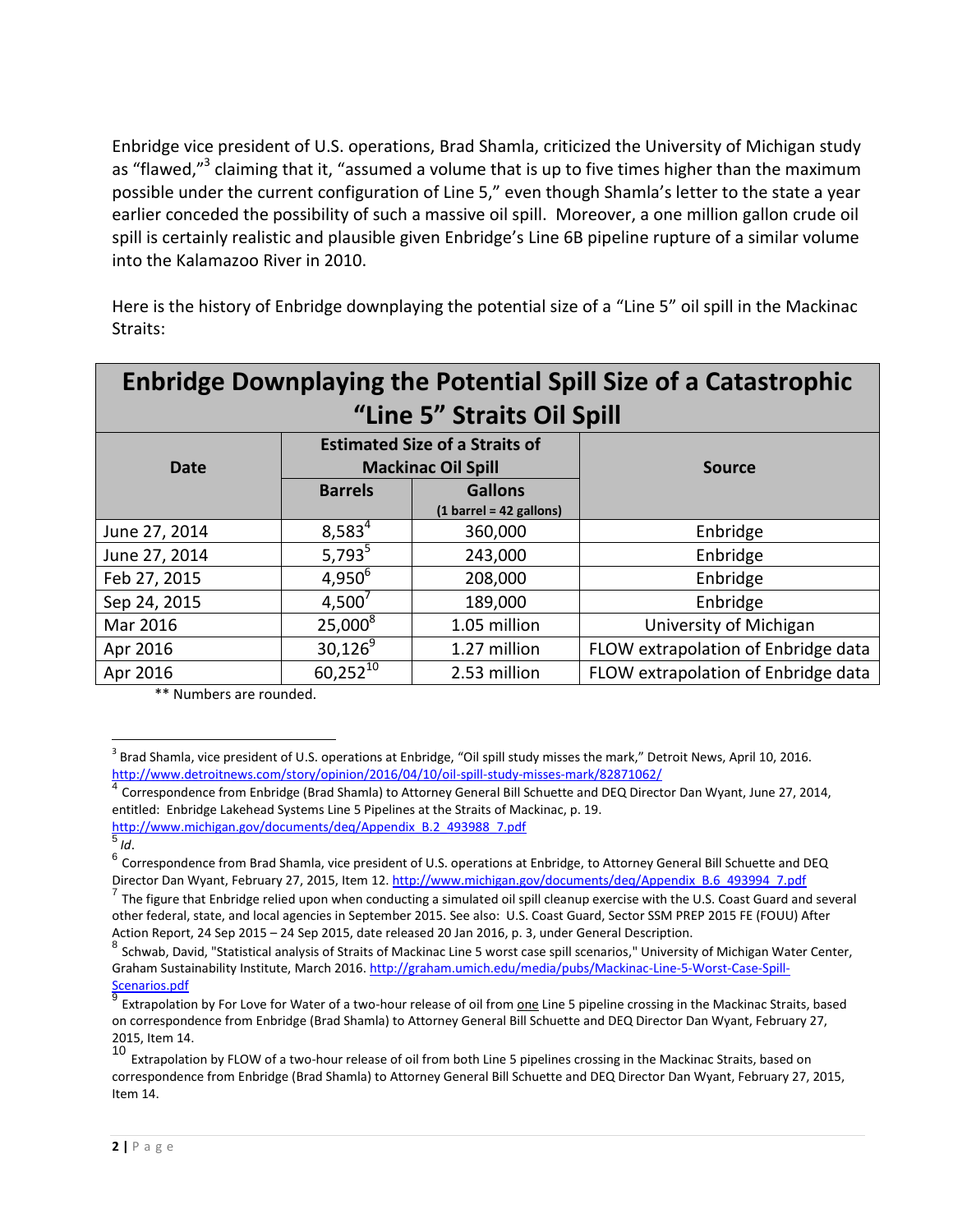